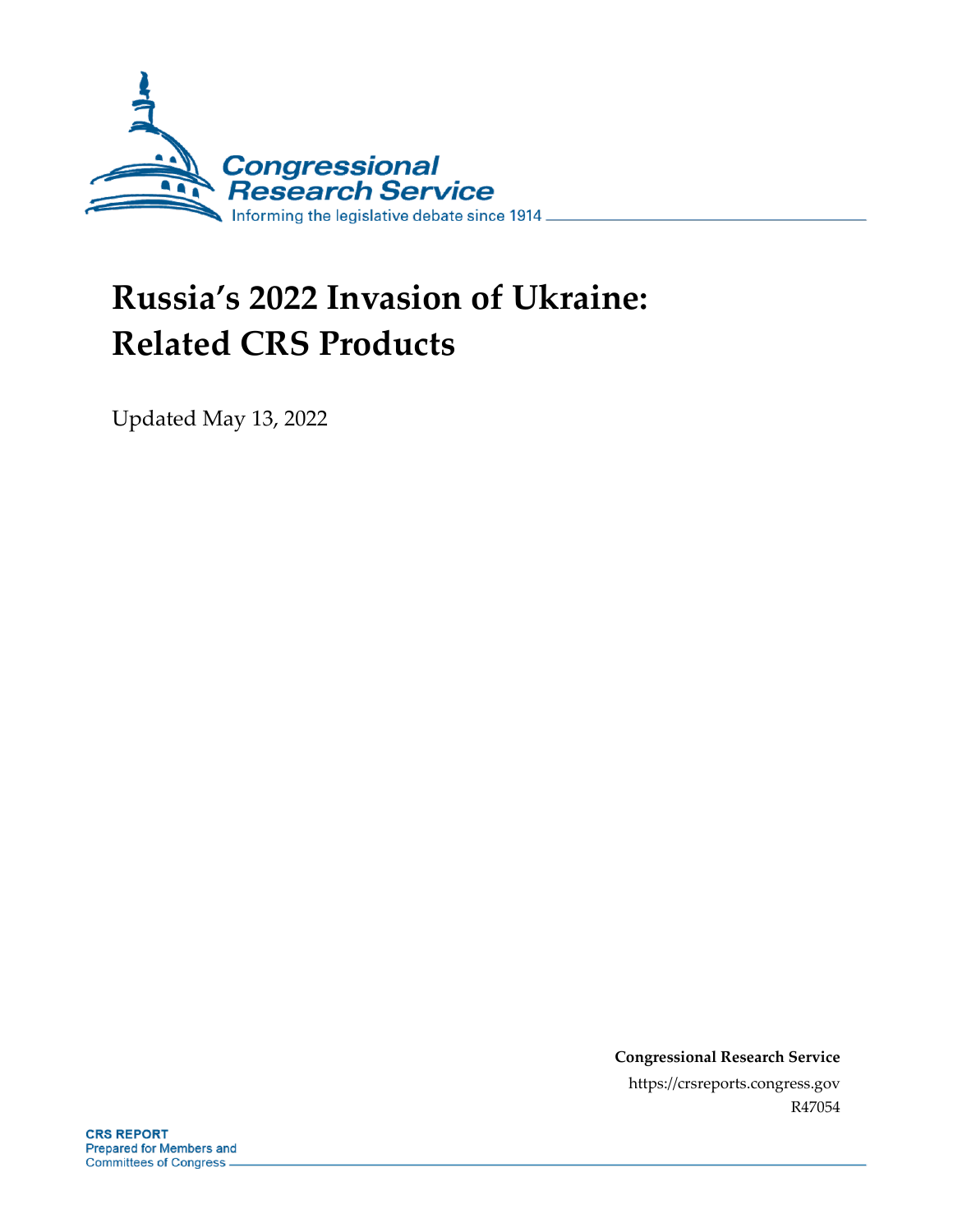# **Contents**

### Contacts

|--|--|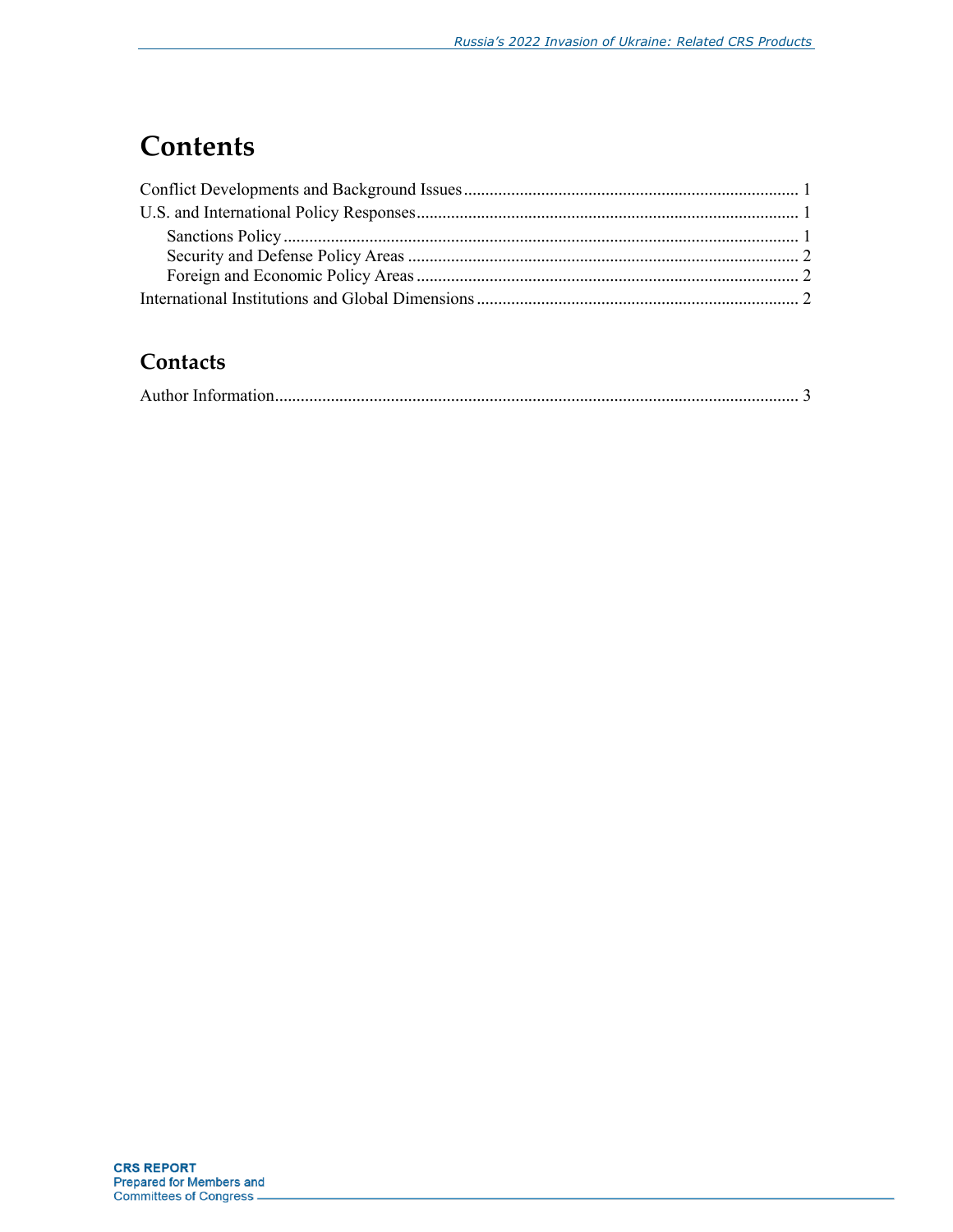n February 24, 2022, the Russian Federation invaded Ukraine, with wide-ranging implications for U.S. national security and an array of global geopolitical and economic issues. This report compiles CRS products on various aspects of this conflict, and will be In February 24, 2022, the Russian Federation invaded Ukraine, with wide-ranging<br>
implications for U.S. national security and an array of global geopolitical and economic<br>
issues. This report compiles CRS products on variou the invasion that offer relevant background and context.

To contact specific CRS experts please see the author information on each of the products below, or consult CRS Report R47036, *Russia's Invasion of Ukraine in 2022 and Related Policy Issues: CRS Experts*, coordinated by Julie Kim.

# <span id="page-2-0"></span>**Conflict Developments and Background Issues**

CRS Report R47068, *Russia's War in Ukraine: Military and Intelligence Aspects*, by Andrew S. Bowen

CRS Insight IN11882, *Humanitarian and Refugee Crisis in Ukraine*, by Rhoda Margesson and Derek E. Mix

CRS Insight IN11883, *Russian Military Actions at Ukraine's Nuclear Power Plants*, by Mark Holt and Mary Beth D. Nikitin

CRS Insight IN11900, *The Role of Russian Natural Gas*, by Michael Ratner

CRS Insight IN11885, *Russia's Invasion of Ukraine: Turkey's Response and Black Sea Access Issues*, by Jim Zanotti and Clayton Thomas

CRS Report R45861, *Russia's Nuclear Weapons: Doctrine, Forces, and Modernization*, by Amy F. Woolf

CRS Insight IN11651, *Russian Military Mobilization on Ukraine's Borders and in Occupied Crimea*, by Andrew S. Bowen

CRS In Focus IF11862, *Ukrainian Armed Forces*, by Andrew S. Bowen

CRS Report R45008, *Ukraine: Background, Conflict with Russia, and U.S. Policy*, by Cory Welt

CRS Report R45861, *Russia's Nuclear Weapons: Doctrine, Forces, and Modernization*, by Amy F. Woolf

# <span id="page-2-1"></span>**U.S. and International Policy Responses**

#### <span id="page-2-2"></span>**Sanctions Policy**

CRS Insight IN11869, *Russia's Invasion of Ukraine: Overview of U.S. Sanctions and Other Responses*, by Cory Welt

CRS In Focus IF12062, *New Financial and Trade Sanctions Against Russia*, by Rebecca M. Nelson, Christopher Casey, and Andres Schwarzenberg

CRS Report R45415, *U.S. Sanctions on Russia*, coordinated by Cory Welt

CRS In Focus IF12066, *Russia's Trade and Investment Role in the Global Economy*, by Andres B. Schwarzenberg

CRS In Focus IF12063, *Enforcement of Economic Sanctions: An Overview*, by Nina M. Hart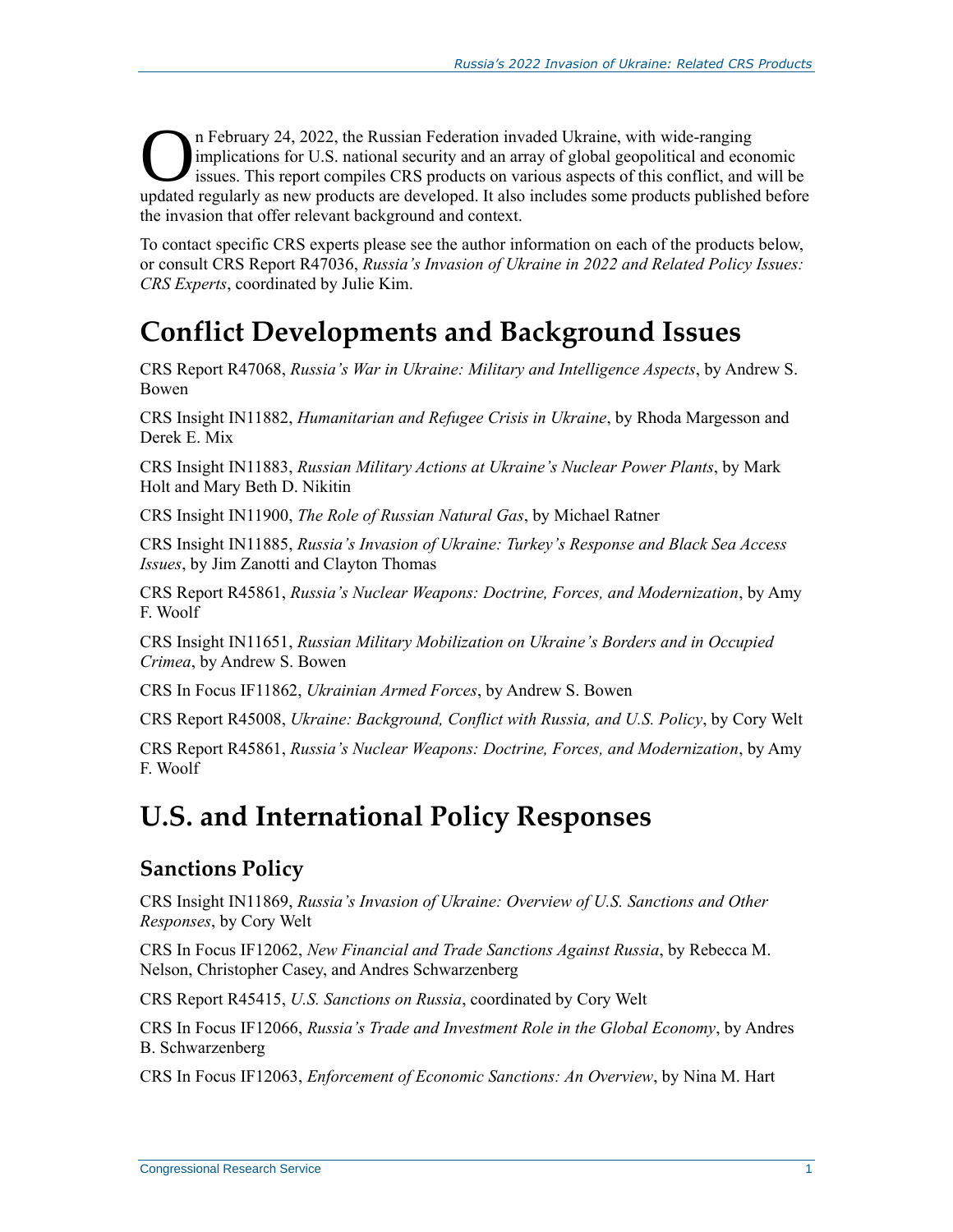CRS In Focus IF12071, *Russia's Trade Status, Tariffs, and WTO Issues*, by Cathleen D. Cimino-Isaacs, Nina M. Hart, Brandon J. Murrill, and Liana Wong

CRS Insight IN11920, *Russian Sanctions and Cryptocurrency*, by Kristen E. Busch and Paul Tierno

### <span id="page-3-0"></span>**Security and Defense Policy Areas**

CRS In Focus IF12040, *U.S. Security Assistance to Ukraine*, by Christina L. Arabia, Andrew S. Bowen, and Cory Welt

CRS Insight IN11886, *Biological Security Engagement in Ukraine: U.S. Cooperation and Threat Reduction Programs*, by Mary Beth D. Nikitin

CRS Insight IN10936, *Resurgence of Chemical Weapons Use: Issues for Congress*, by Mary Beth D. Nikitin

CRS In Focus IF12059, *What Is a No-Fly Zone (NFZ)?*, by John R. Hoehn and Andrew Feickert

CRS Insight IN11884, *Defense Production Act Authorities and U.S. Domestic Energy Supplies*, by Heidi M. Peters and Erica A. Lee

CRS In Focus IF12068, *U.S. Nationals and Foreign Military Service*, by Jennifer K. Elsea, Jonathan M. Gaffney, and Alan Ott

CRS Insight IN10553, *U.S. Nuclear Weapons Policy: Considering "No First Use"*, by Amy F. Woolf

#### <span id="page-3-1"></span>**Foreign and Economic Policy Areas**

CRS Report R46935, *Department of State, Foreign Operations, and Related Programs: FY2022 Budget and Appropriations*, by Cory R. Gill, Marian L. Lawson, and Emily M. Morgenstern

CRS Report R47070, *Department of State, Foreign Operations, and Related Programs: FY2023 Budget and Appropriations*, by Emily M. Morgenstern and Cory R. Gill

CRS Insight IN11877, *Supplemental Funding for Ukraine: Department of State, Foreign Operations, and Related Programs (SFOPS)*, by Emily M. Morgenstern

CRS Insight IN11890, *Ukraine: New U.S. Deployments to Europe Might Raise War Powers Resolution Questions*, by Matthew C. Weed

CRS In Focus IF12061, *Critical Infrastructure Security and Resilience: Countering Russian and Other Nation-State Cyber Threats*, by Brian E. Humphreys

CRS Insight IN11889, *Designation of Ukraine for Temporary Protected Status: Impact and Other Considerations*, by Hillel R. Smith, Jill H. Wilson, and Kelsey Y. Santamaria

CRS Report R45618, *The International Emergency Economic Powers Act: Origins, Evolution, and Use*, coordinated by Christopher A. Casey

### <span id="page-3-2"></span>**International Institutions and Global Dimensions**

CRS In Focus IF12104, *Russia's 2022 War Against Ukraine: Global Economic Effects*, by Andres B. Schwarzenberg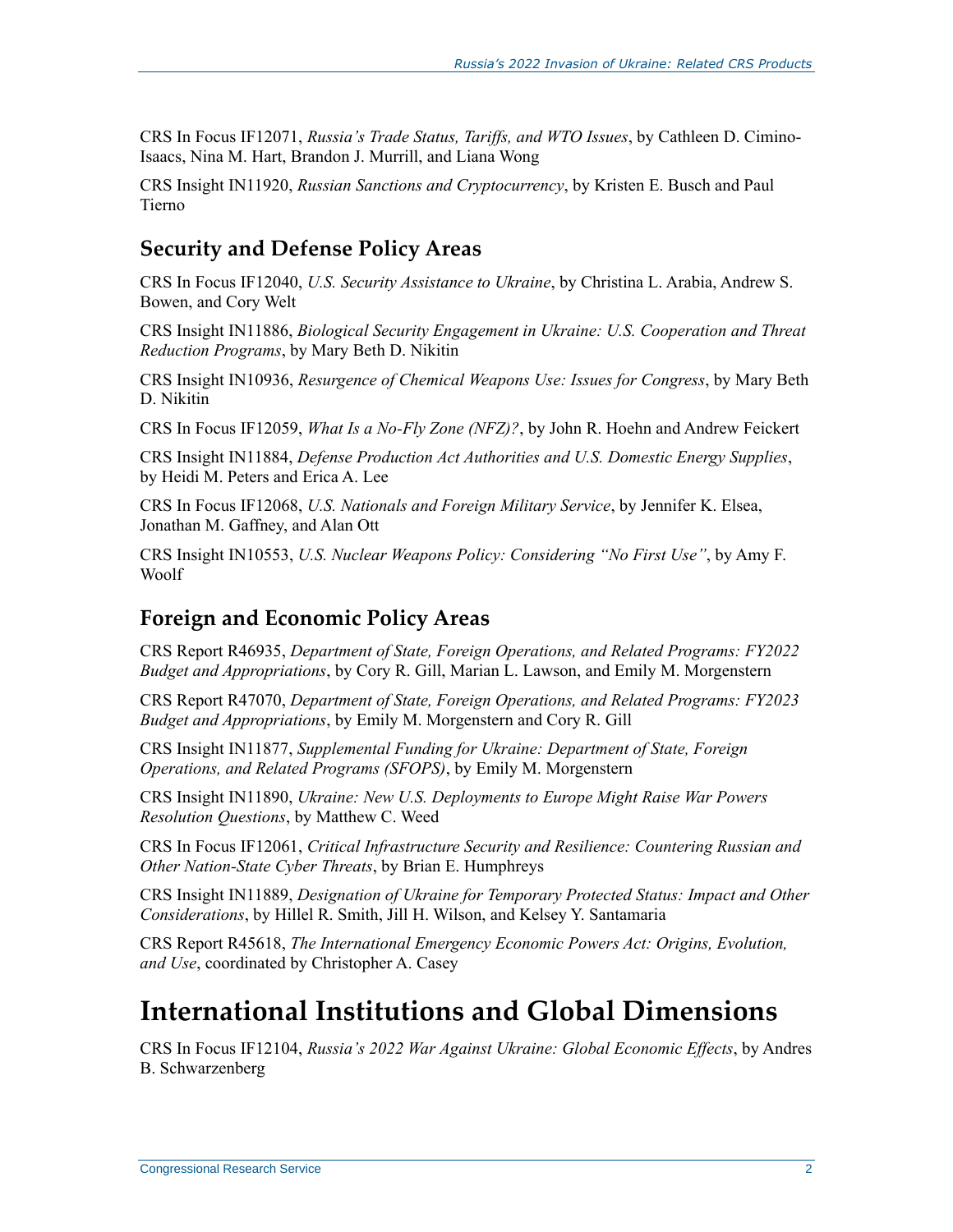<span id="page-4-0"></span>CRS Legal Sidebar LSB10735, *International Neutrality Law and U.S. Military Assistance to Ukraine*, by Stephen P. Mulligan

CRS Insight IN11897, *Russia's Invasion of Ukraine: European Union Responses and Implications for U.S.-EU Relations*, by Kristin Archick

CRS Insight IN11866, *Russia's Invasion of Ukraine: NATO Response*, by Paul Belkin

CRS Insight IN11876, *United Nations Security Council and General Assembly Responses to the Russian Invasion of Ukraine*, by Luisa Blanchfield and Matthew C. Weed

CRS Legal Sidebar LSB10704, *The Role of International Tribunals in the Response to the Invasion of Ukraine*, by Nina M. Hart and Stephen P. Mulligan

CRS Insight IN11888, *Russia, Ukraine, and the International Financial Institutions*, by Martin A. Weiss

CRS Insight IN11894, *Russia's Invasion of Ukraine: Implications for Agricultural Trade and Production*, by Stephanie Rosch

CRS Insight IN11919, *Russia's Invasion of Ukraine: Implications for Global Food Prices and Food Security*, by Rhoda Margesson, Emily M. Morgenstern, Amber D. Nair, and Stephanie Rosch

CRS Legal Sidebar LSB10710, *The Law of War and the Russian Invasion of Ukraine*, by Stephen P. Mulligan

CRS In Focus IF11138, *Russia's Nord Stream 2 Natural Gas Pipeline to Germany Halted*, by Paul Belkin, Michael Ratner, and Cory Welt

CRS Legal Sidebar LSB10709, *War Crimes: A Primer*, by Jennifer K. Elsea

CRS Insight IN11898, *A Revisit of the Domain Name System After Russia's Invasion of Ukraine*, by Ling Zhu

### **Author Information**

Zoe Danon Coordinator of Research Planning David A. Blum Research Librarian